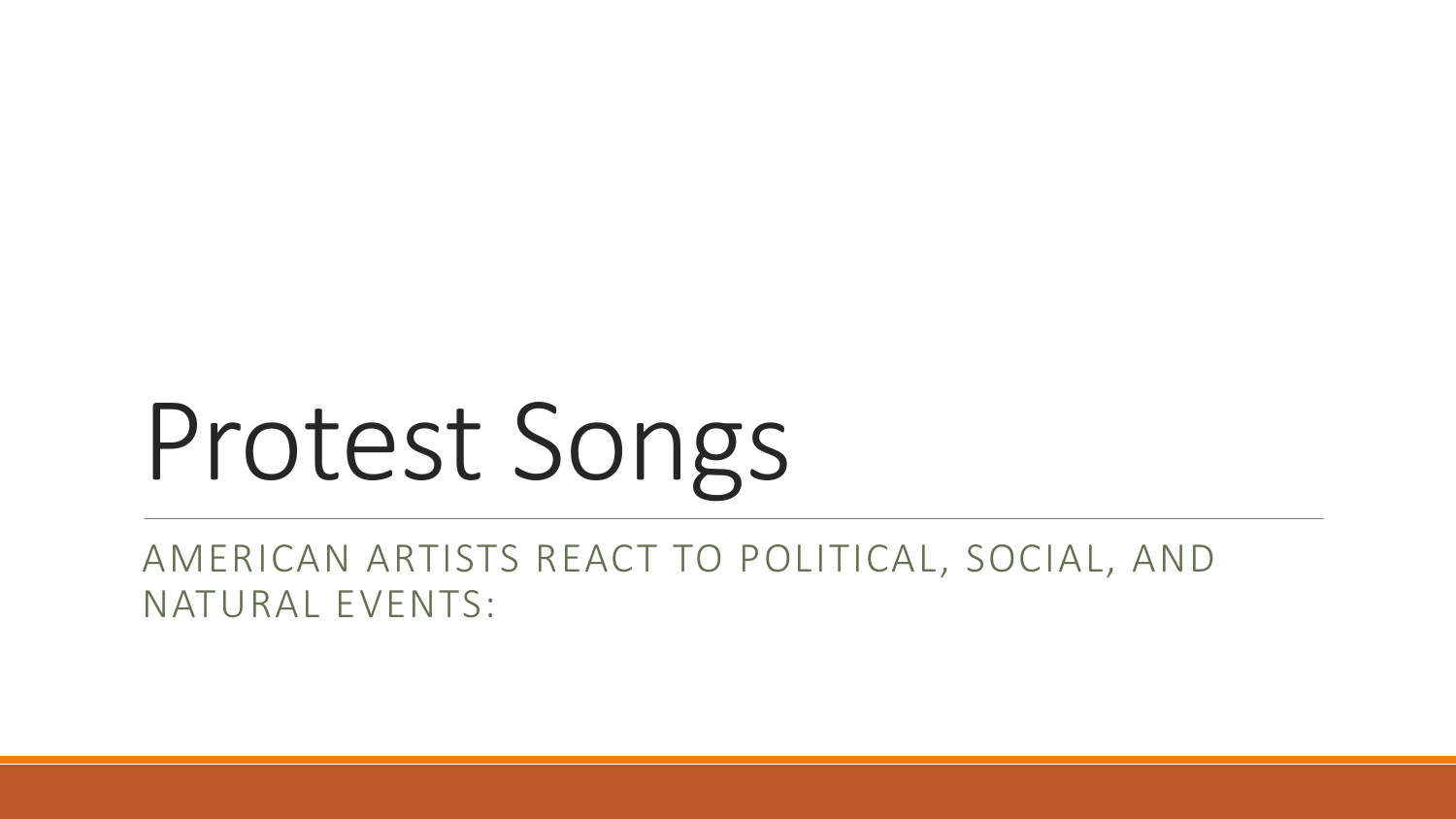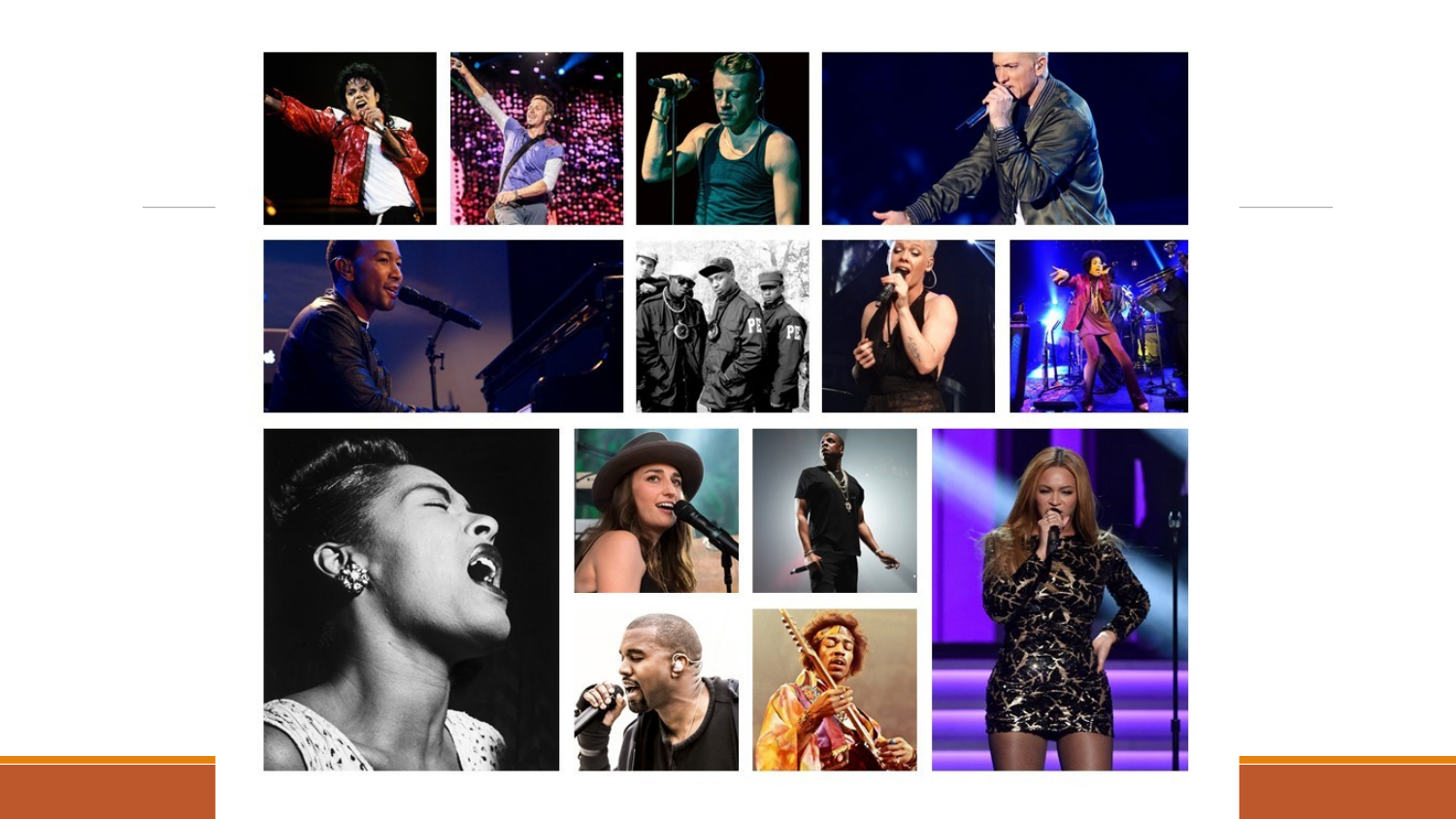#### To name a few means of inspiration...

| The Great Depression            | <b>Black Lives Matter</b> |
|---------------------------------|---------------------------|
| <b>Racial Discrimination</b>    | <b>Police Violence</b>    |
| The Civil Rights Movement       | LGBTQ community           |
| War (WWII, Vietnam, Iraq, etc.) | Environmental             |
| Equality vs. Equity             |                           |
|                                 |                           |

Women's Rights

GMO (genetically modified organism)

Administration (Regan, Bush, Obama, Trump, etc.)

Terrorist Attacks/Gun Violence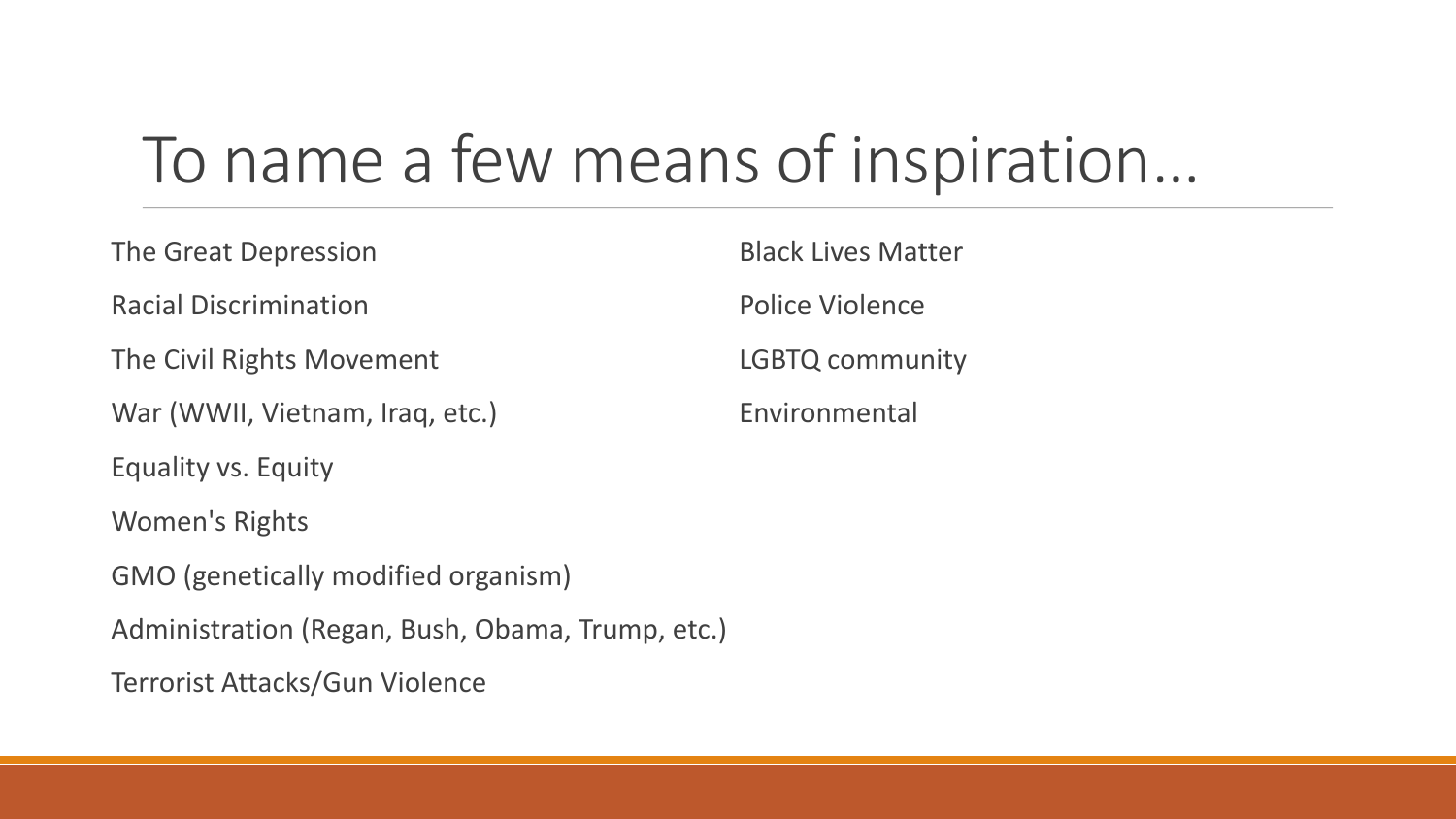### The 9/11 Terrorist Attacks

| Lee Greenwood            | <b>Green Day</b> |
|--------------------------|------------------|
| Coldplay                 | Madonna          |
| <b>Bruce Springsteen</b> | LL Cool J        |
| Pink                     |                  |
| <b>Public Enemy</b>      |                  |
| <b>Arcade Fire</b>       |                  |
| Eminem                   |                  |
| John Legend              |                  |
|                          |                  |

John Mayer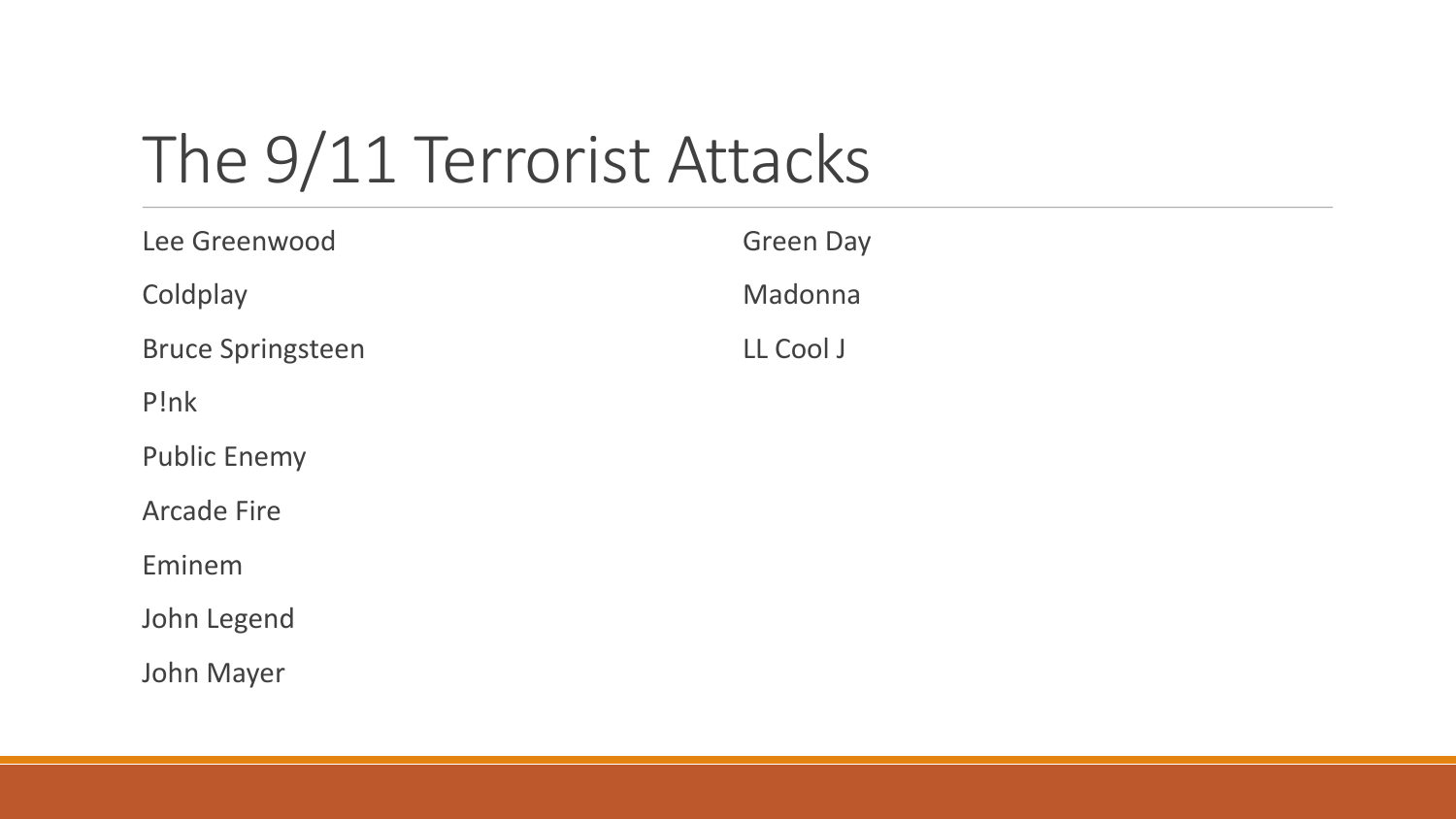### The Environment – Natural Disasters or Human Interaction

Michael Jackson

**Neil Young** 

Joni Mitchell

Tom Lehrer

The Beach Boys

Frank Zappa

**Marvin Gaye**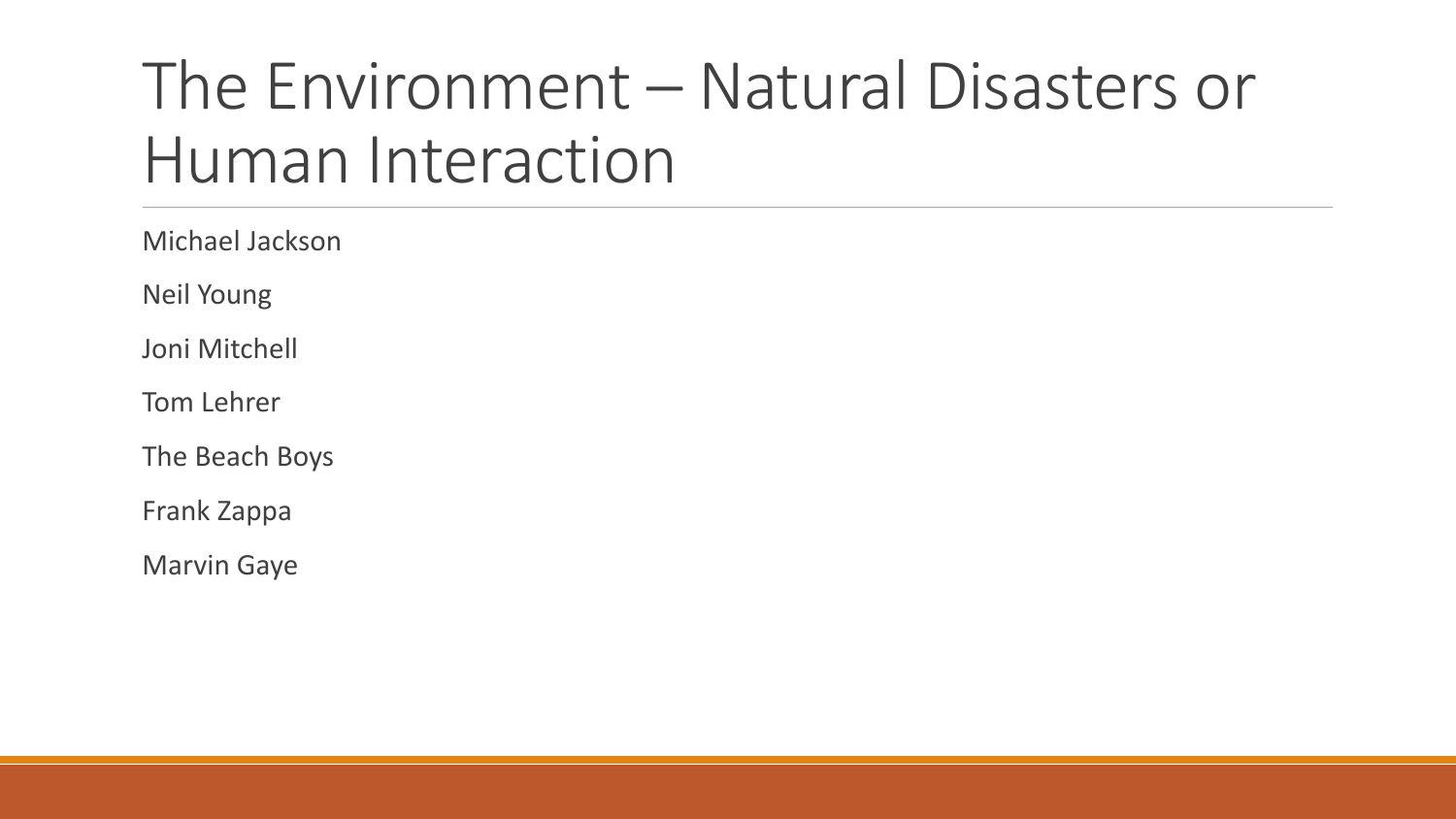#### LGBTQQIAAP - Lesbian, Gay, Bi, Trans, Questioning, Queer, Inter, Ally, Asexual, Pan

| Lady Gaga             | Queen                 |
|-----------------------|-----------------------|
| Kesha                 | Lily Allen            |
| <b>Katy Perry</b>     | <b>Sara Bareilles</b> |
| David Bowie           | <b>George Michael</b> |
| Macklemore            | The Village People    |
| <b>Adam Lambert</b>   |                       |
| <b>Miley Cyrus</b>    |                       |
| <b>ABBA</b>           |                       |
| <b>Kelly Clarkson</b> |                       |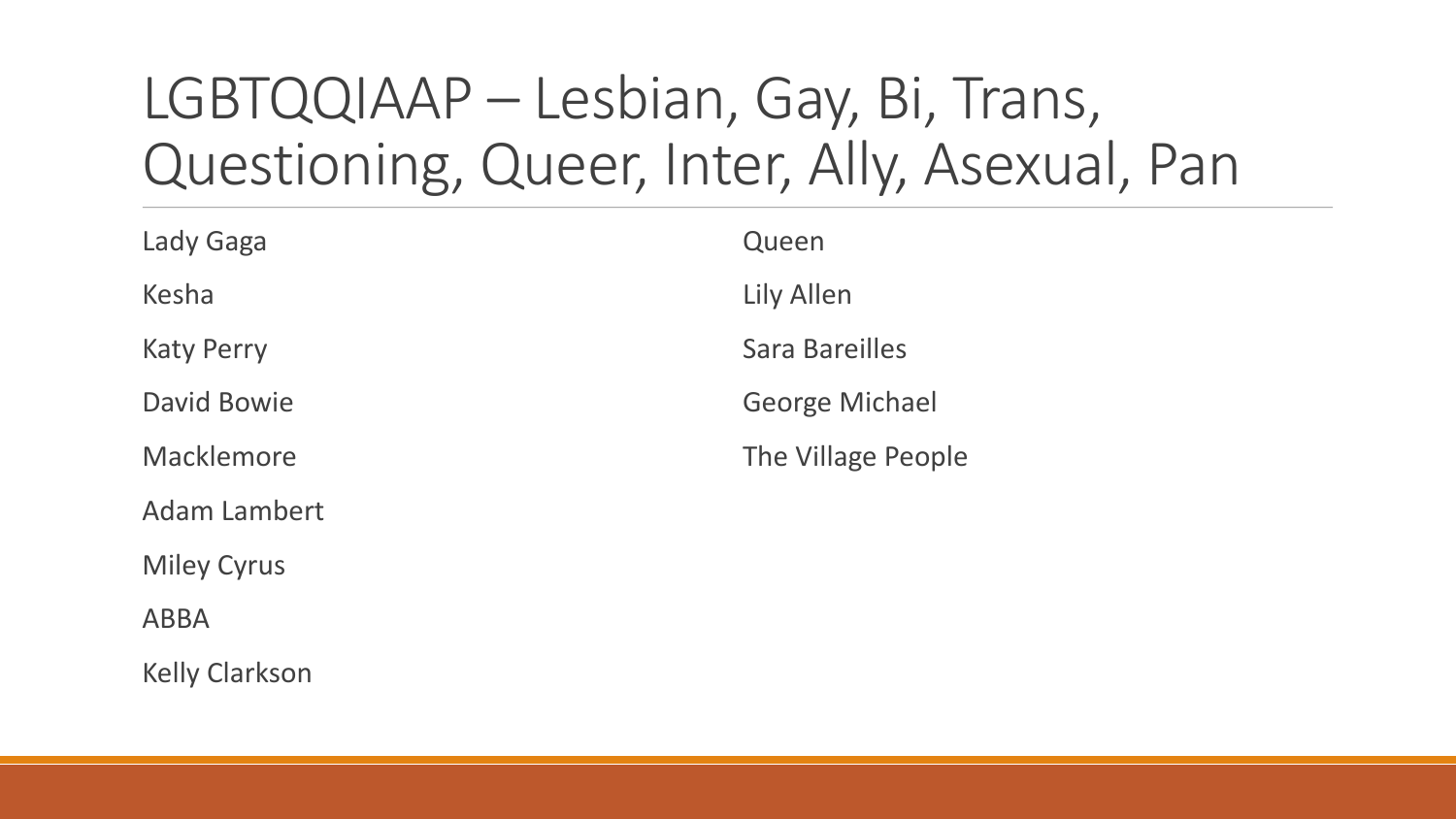#### Addiction – Drugs, Alcohol, etc.

Macklemore

| Amy Winehouse       | P!nk       |
|---------------------|------------|
| <b>Public Enemy</b> | Aerosmith  |
| Sarah McLachlan     | Ed Sheeran |
| Nirvana             | Sia        |
| Eminem              |            |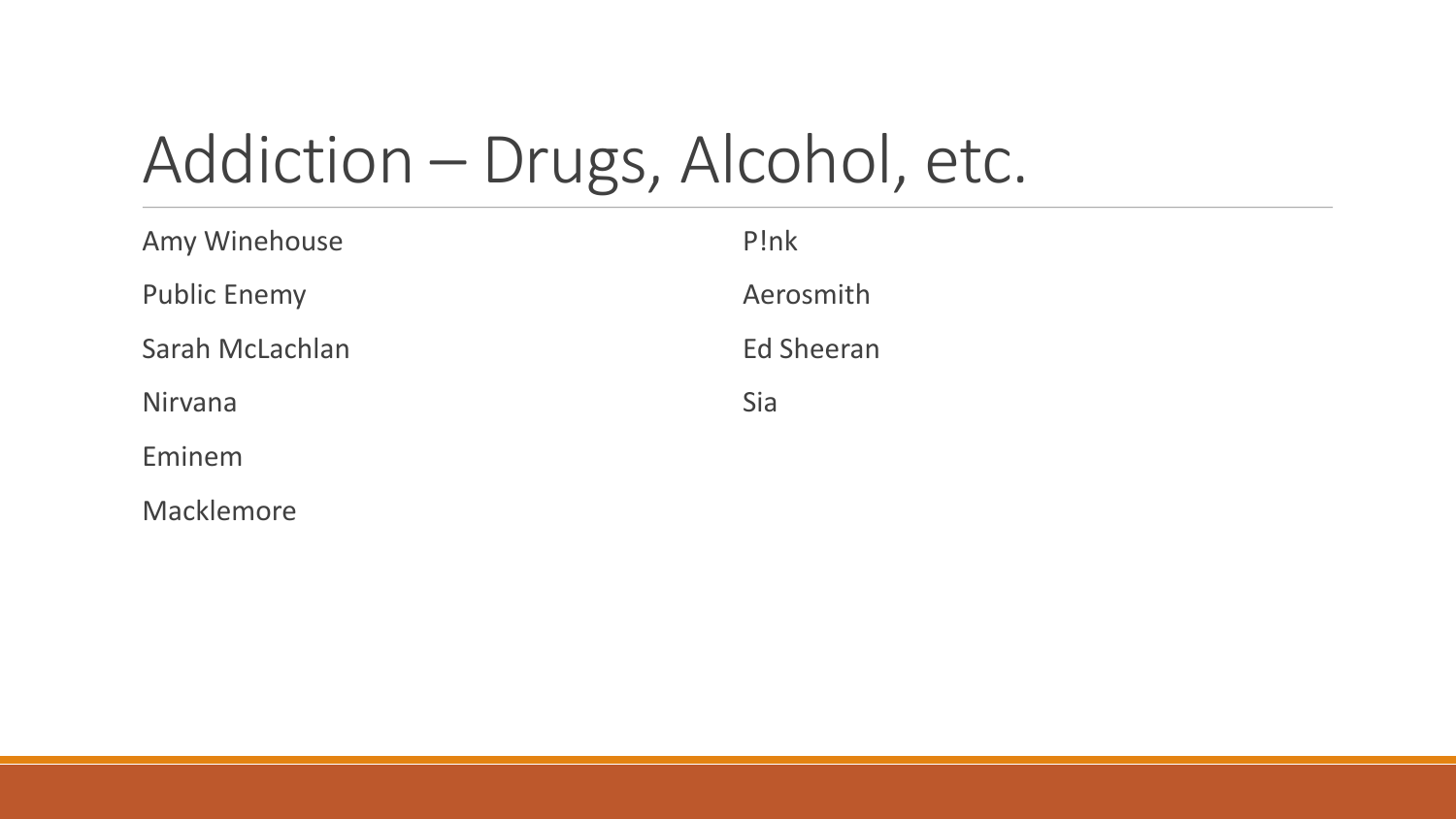## **Black Lives Matter/Police** Brutality/Equality

| Prince - Baltimore    | John Legend           |
|-----------------------|-----------------------|
| Michael Jackson       | Daye Jack             |
| Beyoncé - Lemonade    | Macklemore            |
| Jay-Z                 | <b>Chris Brown</b>    |
| <b>Kendrick Lamar</b> | J. Cole               |
| Miguel                | <b>Billie Holiday</b> |
| Ariana Grande         | <b>Black Eyed Pe</b>  |
| Common                |                       |

eas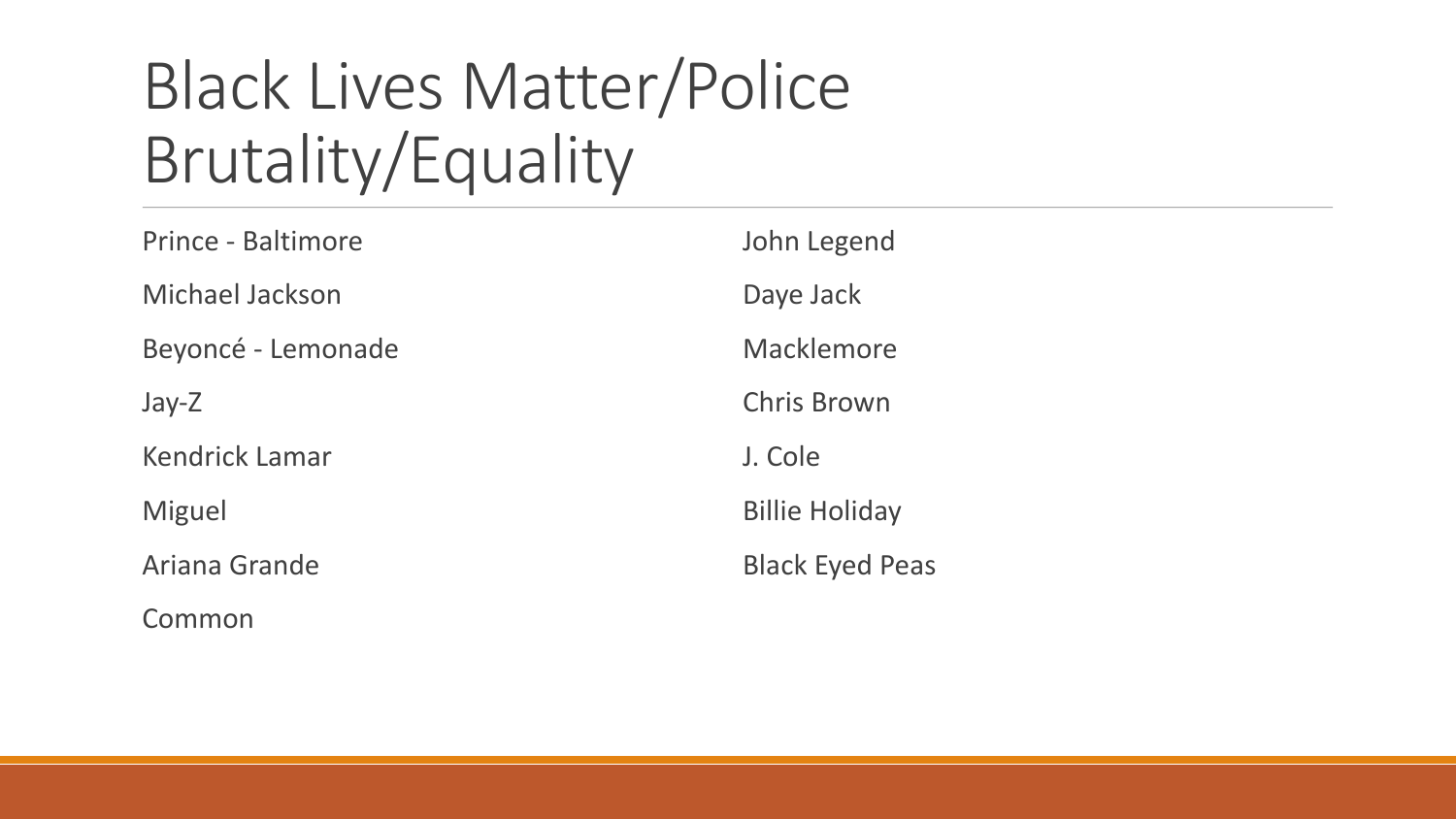#### Politicians – Any Administration

| <b>Marvin Gaye</b>    | <b>Alice Cooper</b> |
|-----------------------|---------------------|
| <b>Billie Holiday</b> | The Beatles         |
| <b>Public Enemy</b>   | J. Cole             |
| <b>Bob Marley</b>     | John Legend         |
| will.i.am             | John Lennon         |
| Bon Jovi              | Gorillaz            |
| <b>Katy Perry</b>     | <b>Bob Dylan</b>    |
| <b>ABBA</b>           |                     |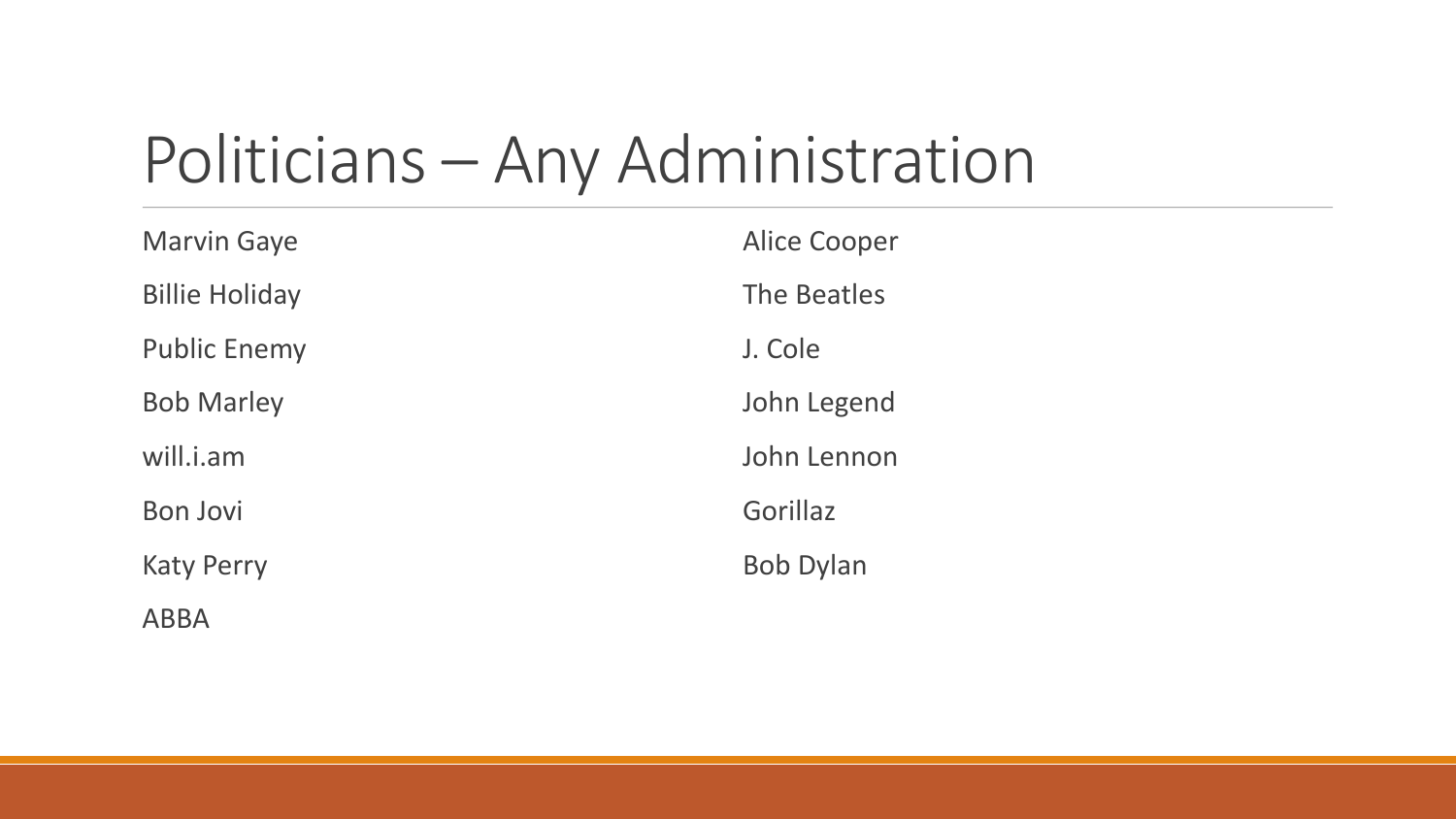#### The Vietnam War

#### **Woodstock 1969**

Jimi Hendrix

Buffalo Springfield

Bruce Springsteen

John Lennon

Bob Dylan

REM

Country Joe MacDonald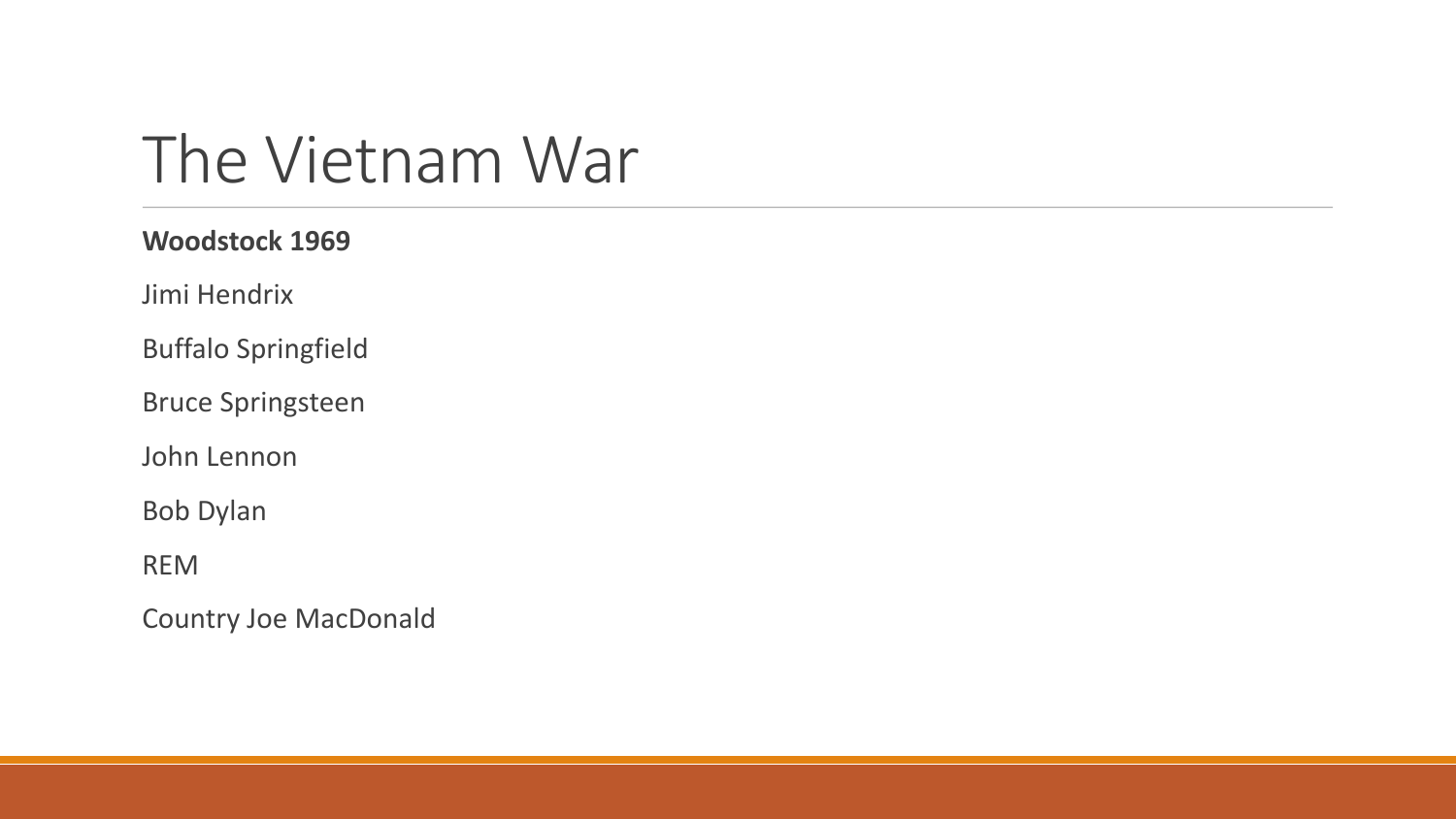#### Jimi Hendrix - The Star Spangled Banner

O say can you see by the dawn's early light

What so proudly we hailed at the twilight's last gleaming?

Whose broad stripes and bright stars through the perilous fight

O'er the ramparts we watched, were so gallantly streaming?

And the rocket's red glare, the bombs bursting in air

Gave proof through the night that our flag was still there

O say does that star-spangled banner yet wave

O'er the land of the free and the home of the brave?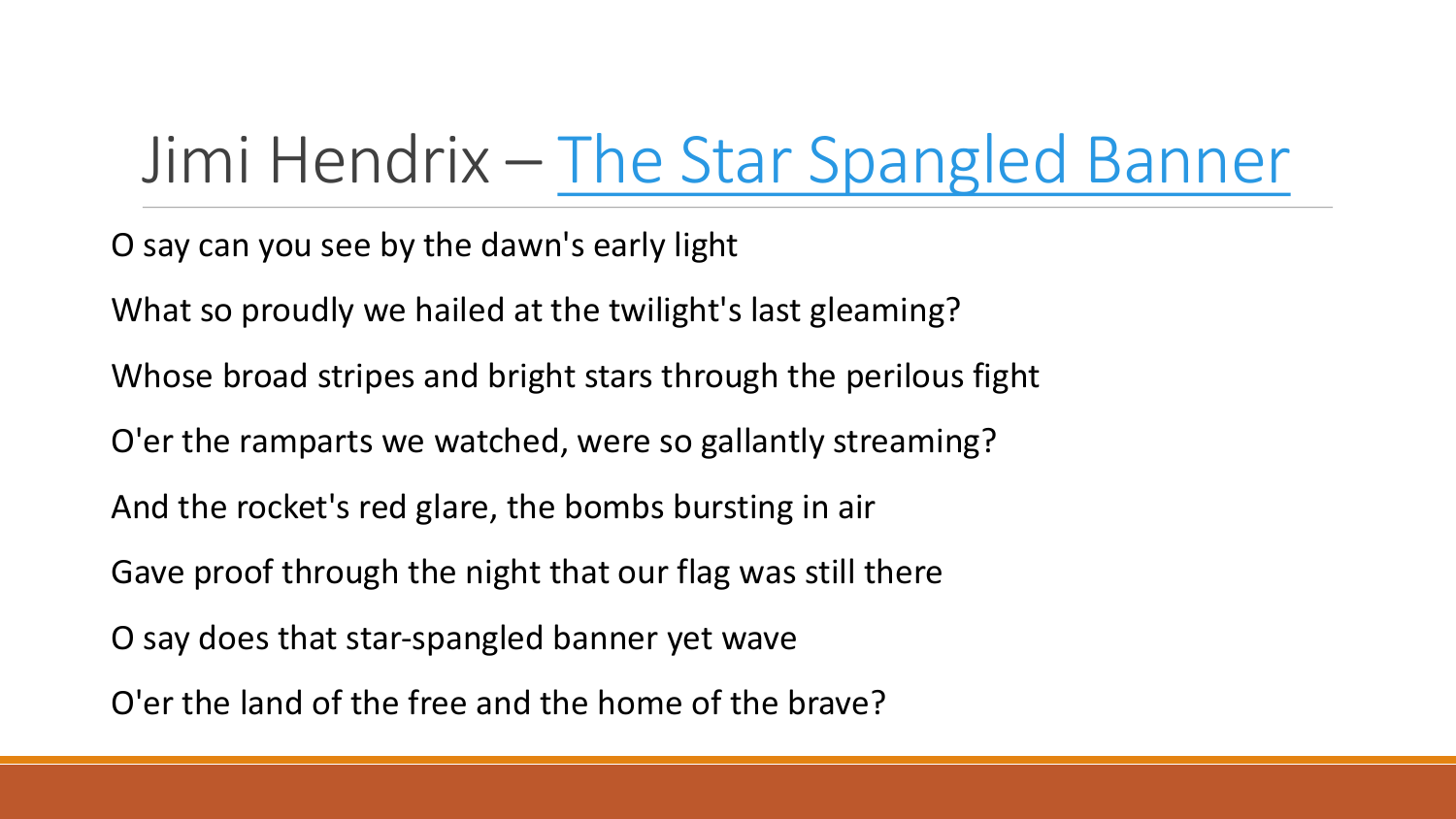#### Instrument Manipulation

**Distortion** 

Feedback

"The jarring, uplifting, haunting, energizing anthem was done at times in straight single notes, but the entire song is spiced with trademark Hendrix innovations, especially the use of amplifier feedback, sometimes to convey the sounds of war  $-$  bombs falling, jets overhead, perhaps even the cries of human anguish. At one point, Hendrix interrupts the anthem to play "Taps," then resumes." Michael Ventre of msnbc.com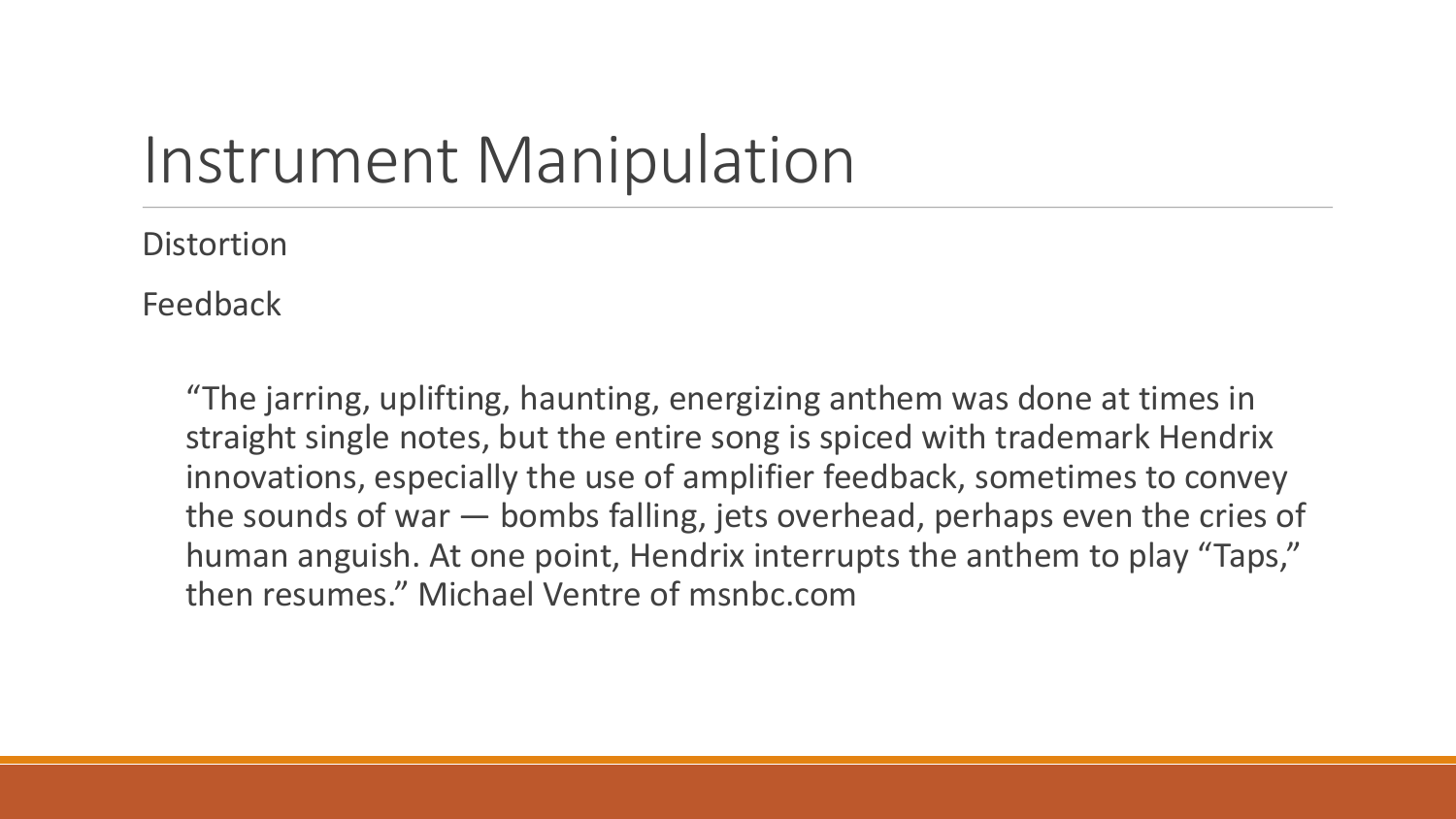#### Connection  $-$  What are the POV at hand?

Why might someone be inspired?

Why might someone be offended?

Who was attending the concert?

Who was being sent to fight the Vietnam War?

Can this be connected to anything happen NOW in America?